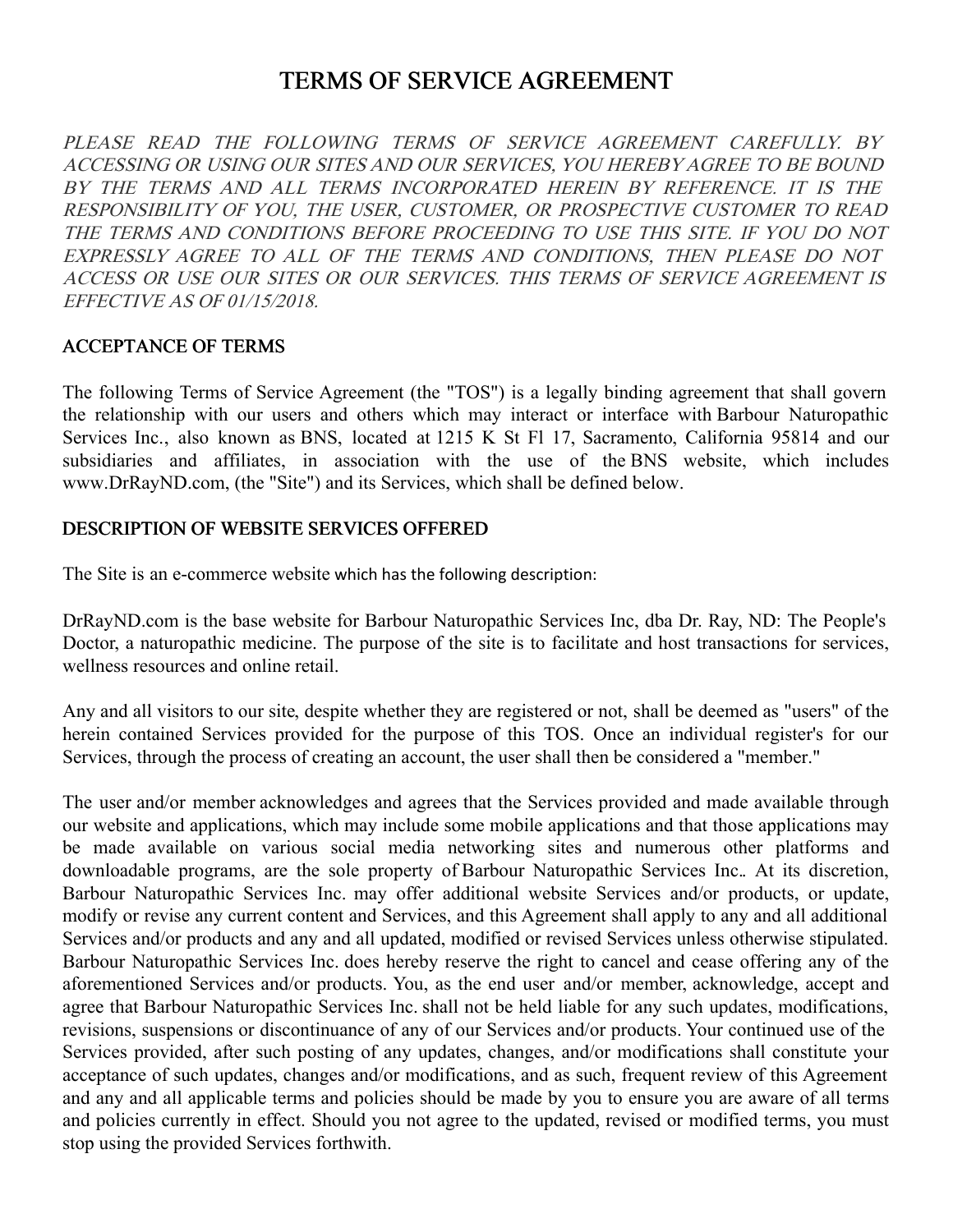Furthermore, the user and/or member understands, acknowledges and agrees that the Services offered shall be provided "AS IS" and as such Barbour Naturopathic Services Inc. shall not assume any responsibility or obligation for the timeliness, missed delivery, deletion and/or any failure to store user content, communication or personalization settings.

# REGISTRATION

To register and become a "member" of the Site, you must be at least 18 years of age to enter into and form a legally binding contract. In addition, you must be in good standing and not an individual that has been previously barred from receiving BNS's Services under the laws and statutes of the United States or other applicable jurisdiction.

When you register, BNS may collect information such as your name, e-mail address, birth date, gender, mailing address, occupation, industry and personal interests. You can edit your account information at any time. Once you register with BNS and sign in to our Services, you are no longer anonymous to us.

Furthermore, the registering party hereby acknowledges, understands and agrees to:

- a) furnish factual, correct, current and complete information with regards to yourself as may be requested by the data registration process, and
- b) maintain and promptly update your registration and profile information in an effort to maintain accuracy and completeness at all times.

If anyone knowingly provides any information of a false, untrue, inaccurate or incomplete nature, Barbour Naturopathic Services Inc. will have sufficient grounds and rights to suspend or terminate the member in violation of this aspect of the Agreement, and as such refuse any and all current or future use of Barbour Naturopathic Services Inc. Services, or any portion thereof.

It is Barbour Naturopathic Services Inc.'s priority to ensure the safety and privacy of all its visitors, users and members, especially that of children. Therefore, it is for this reason that the parents of any child under the age of 13 that permit their child or children access to the BNS website platform Services must create a "family" account, which will certify that the individual creating the "family" account is of 18 years of age and as such, the parent or legal guardian of any child or children registered under the "family" account. As the creator of the "family" account, s/he is thereby granting permission for his/her child or children to access the various Services provided, including, but not limited to, message boards, email, and/or instant messaging. It is the parent's and/or legal guardian's responsibility to determine whether any of the Services and/or content provided are age-appropriate for his/her child.

# PRIVACY POLICY

Every member's registration data and various other personal information are strictly protected by the Barbour Naturopathic Services Inc. Online Privacy Policy (see the full Privacy Policy at ). As a member, you herein consent to the collection and use of the information provided, including the transfer of information within the United States and/or other countries for storage, processing or use by Barbour Naturopathic Services Inc. and/or our subsidiaries and affiliates.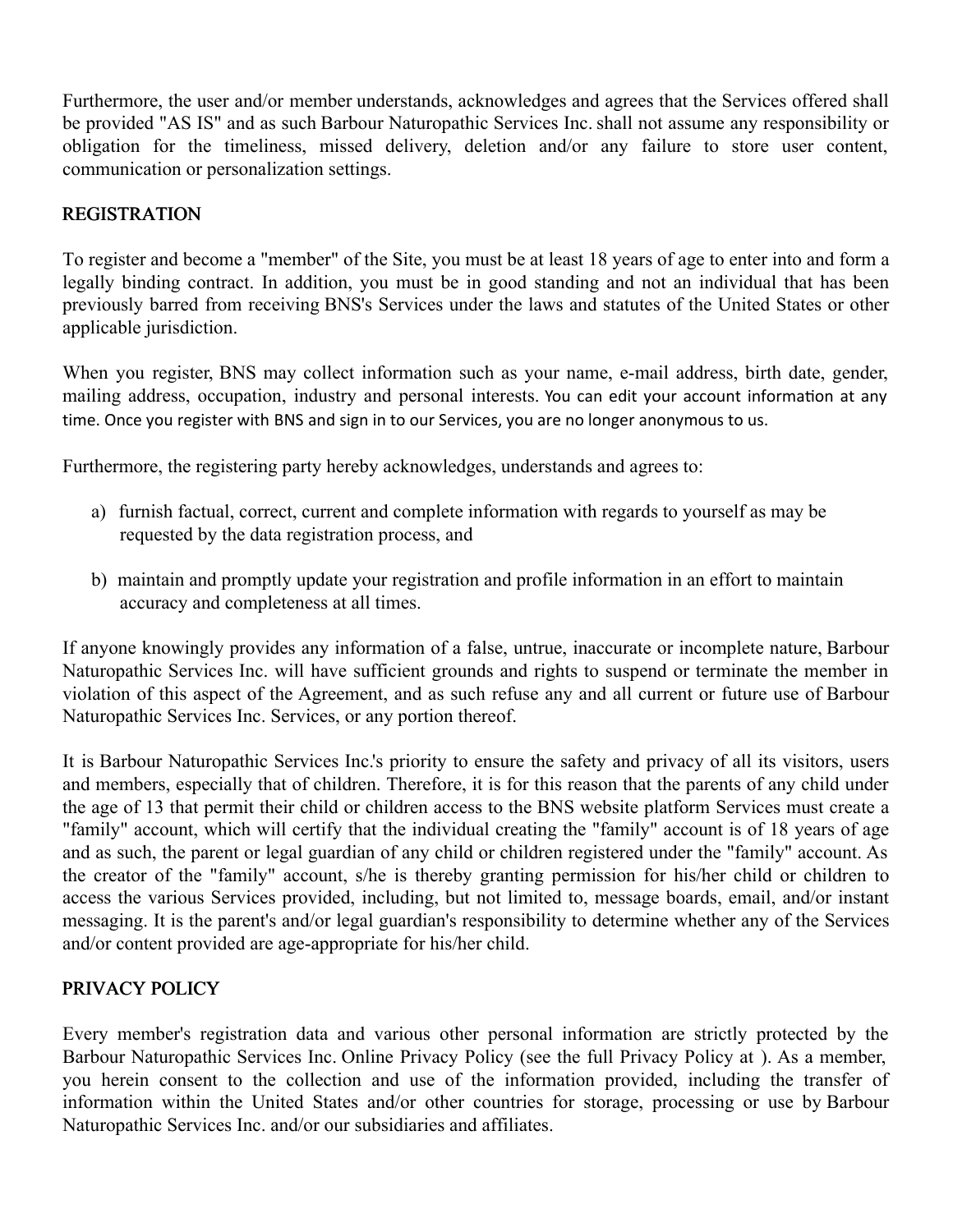### MEMBER ACCOUNT, USERNAME, PASSWORD AND SECURITY

When you set up an account, you are the sole authorized user of your account. You shall be responsible for maintaining the secrecy and confidentiality of your password and for all activities that transpire on or within your account. It is your responsibility for any act or omission of any user(s) that access your account information that, if undertaken by you, would be deemed a violation of the TOS. It shall be your responsibility to notify Barbour Naturopathic Services Inc. immediately if you notice any unauthorized access or use of your account or password or any other breach of security. Barbour Naturopathic Services Inc. shall not be held liable for any loss and/or damage arising from any failure to comply with this term and/or condition of the TOS.

### **CONDUCT**

As a user or member of the Site, you herein acknowledge, understand and agree that all information, text, software, data, photographs, music, video, messages, tags or any other content, whether it is publicly or privately posted and/or transmitted, is the expressed sole responsibility of the individual from whom the content originated. In short, this means that you are solely responsible for any and all content posted, uploaded, emailed, transmitted or otherwise made available by way of the BNS Services, and as such, we do not guarantee the accuracy, integrity or quality of such content. It is expressly understood that by use of our Services, you may be exposed to content including, but not limited to, any errors or omissions in any content posted, and/or any loss or damage of any kind incurred as a result of the use of any content posted, emailed, transmitted or otherwise made available by BNS.

Furthermore, you herein agree not to make use of Barbour Naturopathic Services Inc.'s Services for the purpose of:

- a) uploading, posting, emailing, transmitting, or otherwise making available any content that shall be deemed unlawful, harmful, threatening, abusive, harassing, tortious, defamatory, vulgar, obscene, libelous, or invasive of another's privacy or which is hateful, and/or racially, ethnically, or otherwise objectionable;
- b) causing harm to minors in any manner whatsoever;
- c) impersonating any individual or entity, including, but not limited to, anyBNS officials, forum leaders, guides or hosts or falsely stating or otherwise misrepresenting any affiliation with an individual or entity;
- d) forging captions, headings or titles or otherwise offering any content that you personally have no right to pursuant to any law nor having any contractual or fiduciary relationship with;
- e) uploading, posting, emailing, transmitting or otherwise offering any such content that may infringe upon any patent, copyright, trademark, or any other proprietary or intellectual rights of any other party;
- f) uploading, posting, emailing, transmitting or otherwise offering any content that you do not personally have any right to offer pursuant to any law or in accordance with any contractual or fiduciary relationship;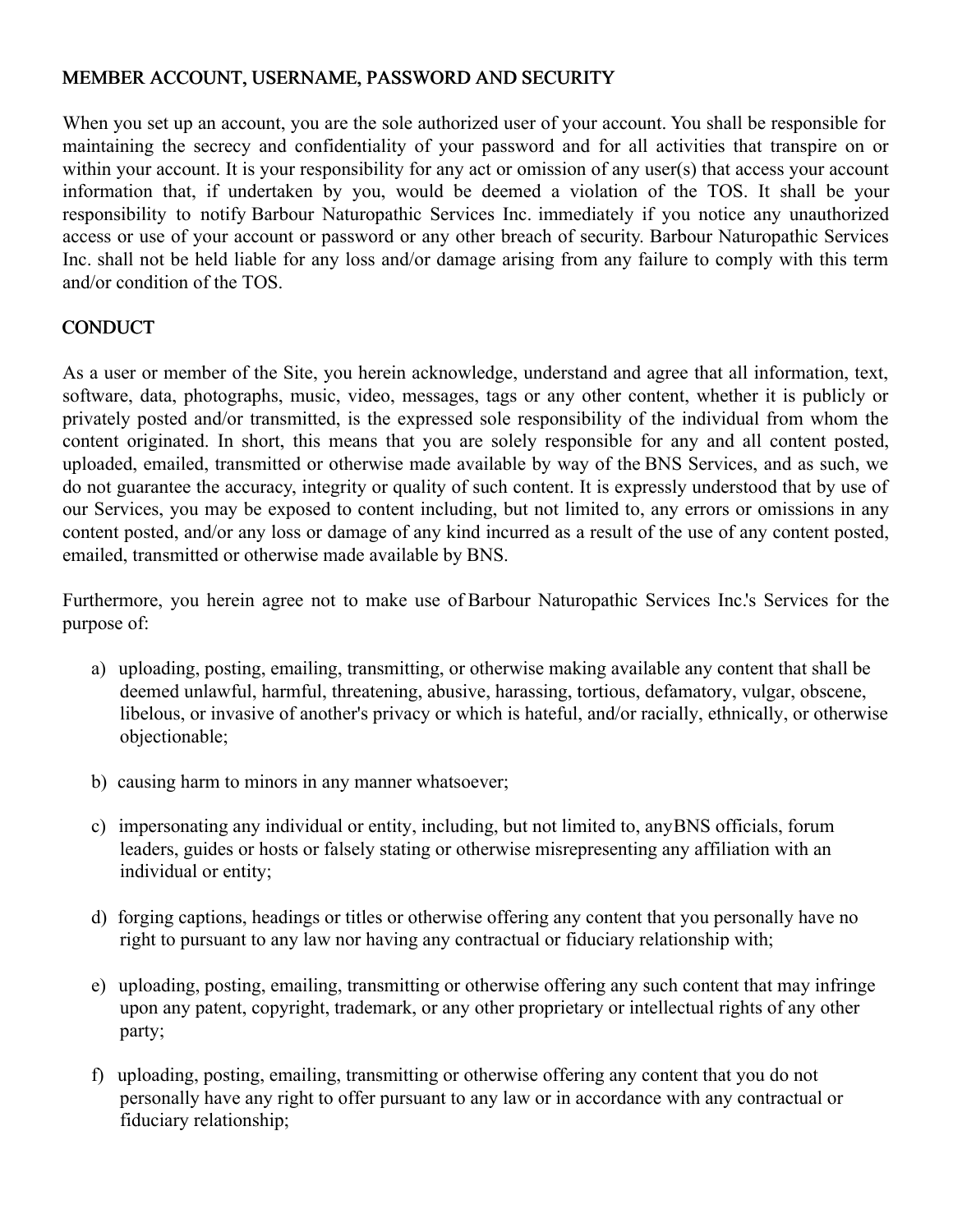- g) uploading, posting, emailing, transmitting, or otherwise offering any unsolicited or unauthorized advertising, promotional flyers, "junk mail," "spam," or any other form of solicitation, except in any such areas that may have been designated for such purpose;
- h) uploading, posting, emailing, transmitting, or otherwise offering any source that may contain a software virus or other computer code, any files and/or programs which have been designed to interfere, destroy and/or limit the operation of any computer software, hardware, or telecommunication equipment;
- i) disrupting the normal flow of communication, or otherwise acting in any manner that would negatively affect other users' ability to participate in any real time interactions;
- j) interfering with or disrupting any Barbour Naturopathic Services Inc. Services, servers and/or networks that may be connected or related to our website, including, but not limited to, the use of any device software and/or routine to bypass the robot exclusion headers;
- k) intentionally or unintentionally violating any local, state, federal, national or international law, including, but not limited to, rules, guidelines, and/or regulations decreed by the U.S. Securities and Exchange Commission, in addition to any rules of any nation or other securities exchange, that would include without limitation, the New York Stock Exchange, the American Stock Exchange, or the NASDAQ, and any regulations having the force of law;
- l) providing informational support or resources, concealing and/or disguising the character, location, and or source to any organization delegated by the United States government as a "foreign terrorist organization" in accordance to Section 219 of the Immigration Nationality Act;
- m) "stalking" or with the intent to otherwise harass another individual; and/or
- n) collecting or storing of any personal data relating to any other member or user in connection with the prohibited conduct and/or activities which have been set forth in the aforementioned paragraphs.

Barbour Naturopathic Services Inc. herein reserves the right to pre-screen, refuse and/or delete any content currently available through our Services. In addition, we reserve the right to remove and/or delete any such content that would violate the TOS or which would otherwise be considered offensive to other visitors, users and/or members.

Barbour Naturopathic Services Inc. herein reserves the right to access, preserve and/or disclose member account information and/or content if it is requested to do so by law or in good faith belief that any such action is deemed reasonably necessary for:

- a) compliance with any legal process;
- b) enforcement of the TOS;
- c) responding to any claim that therein contained content is in violation of the rights of any third party;
- d) responding to requests for customer service; or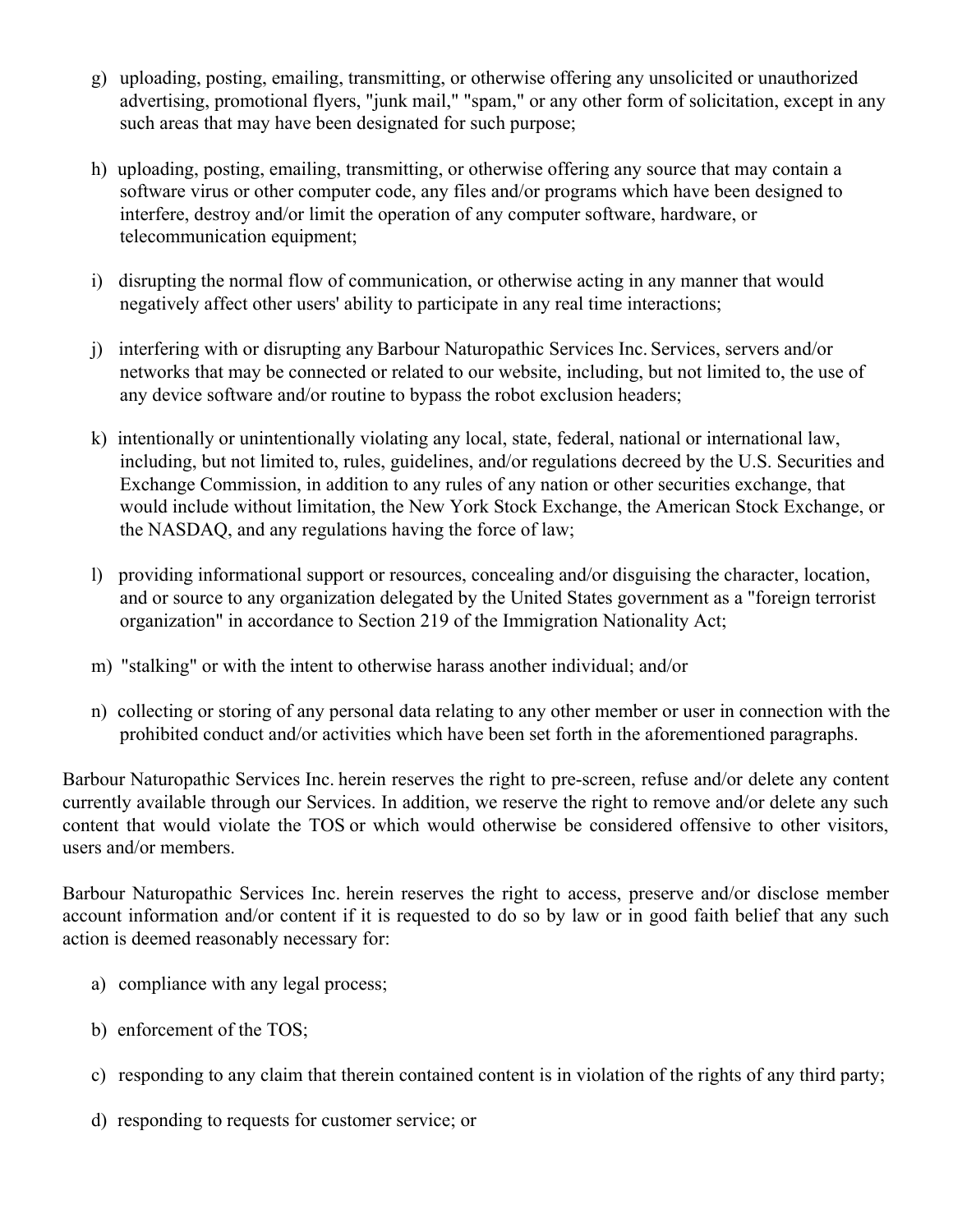e) protecting the rights, property or the personal safety of Barbour Naturopathic Services Inc., its visitors, users and members, including the general public.

Barbour Naturopathic Services Inc. herein reserves the right to include the use of security components that may permit digital information or material to be protected, and that such use of information and/or material is subject to usage guidelines and regulations established by Barbour Naturopathic Services Inc. or any other content providers supplying content services to Barbour Naturopathic Services Inc.. You are hereby prohibited from making any attempt to override or circumvent any of the embedded usage rules in our Services. Furthermore, unauthorized reproduction, publication, distribution, or exhibition of any information or materials supplied by our Services, despite whether done so in whole or in part, is expressly prohibited.

# CAUTIONS FOR GLOBAL USE AND EXPORT AND IMPORT COMPLIANCE

Due to the global nature of the internet, through the use of our network you hereby agree to comply with all local rules relating to online conduct and that which is considered acceptable Content. Uploading, posting and/or transferring of software, technology and other technical data may be subject to the export and import laws of the United States and possibly other countries. Through the use of our network, you thus agree to comply with all applicable export and import laws, statutes and regulations, including, but not limited to, the Export Administration Regulations [\(http://www.access.gpo.gov/bis/ear/ear\\_data.html](http://www.access.gpo.gov/bis/ear/ear_data.html)), as well as the sanctions control program of the United States (http://www.treasury.gov/resource[center/sanctions/Programs/Pages/Programs.aspx\).](http://www.treasury.gov/resource-center/sanctions/Programs/Pages/Programs.aspx) Furthermore, you state and pledge that you:

- a) are not on the list of prohibited individuals which may be identified on any government export exclusion report (<http://www.bis.doc.gov/complianceandenforcement/liststocheck.htm>) nor a member of any other government which may be part of an export-prohibited country identified in applicable export and import laws and regulations;
- b) agree not to transfer any software, technology or any other technical data through the use of our network Services to any export-prohibited country;
- c) agree not to use our website network Services for any military, nuclear, missile, chemical or biological weaponry end uses that would be a violation of the U.S. export laws; and
- d) agree not to post, transfer nor upload any software, technology or any other technical data which would be in violation of the U.S. or other applicable export and/or import laws.

### CONTENT PLACED OR MADE AVAILABLE FOR COMPANY SERVICES

Barbour Naturopathic Services Inc. shall not lay claim to ownership of any content submitted by any visitor, member, or user, nor make such content available for inclusion on our website Services. Therefore, you hereby grant and allow for Barbour Naturopathic Services Inc. the below listed worldwide, royalty-free and non-exclusive licenses, as applicable:

a) The content submitted or made available for inclusion on the publicly accessible areas of Barbour Naturopathic Services Inc.'s sites, the license provided to permit to use, distribute, reproduce, modify, adapt, publicly perform and/or publicly display said Content on our network Services is for the sole purpose of providing and promoting the specific area to which this content was placed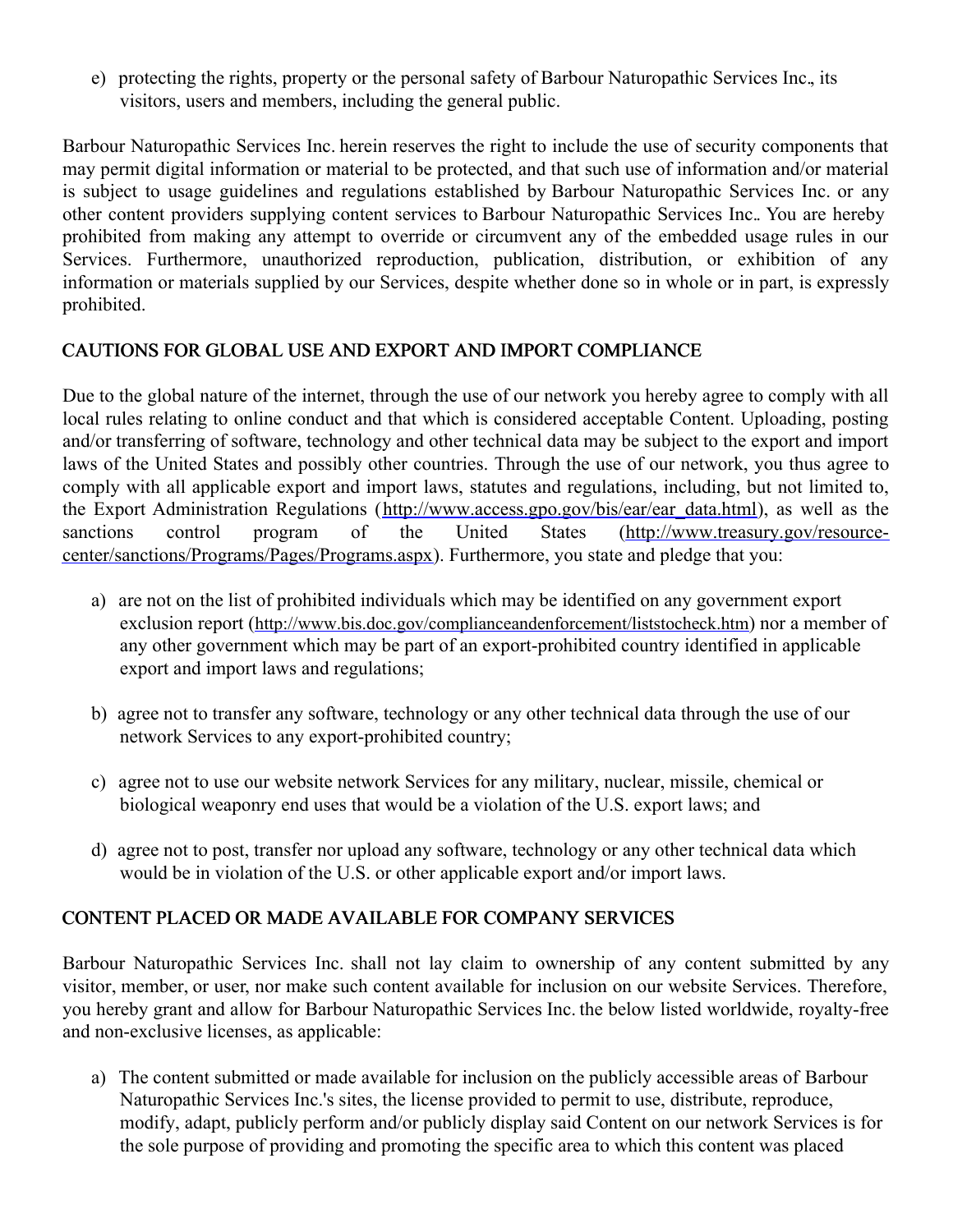and/or made available for viewing. This license shall be available so long as you are a member of Barbour Naturopathic Services Inc.'s sites, and shall terminate at such time when you elect to discontinue your membership.

- b) Photos, audio, video and/or graphics submitted or made available for inclusion on the publicly accessible areas of Barbour Naturopathic Services Inc.'s sites, the license provided to permit to use, distribute, reproduce, modify, adapt, publicly perform and/or publicly display said Content on our network Services are for the sole purpose of providing and promoting the specific area in which this content was placed and/or made available for viewing. This license shall be available so long as you are a member of Barbour Naturopathic Services Inc.'s sites and shall terminate at such time when you elect to discontinue your membership.
- c) For any other content submitted or made available for inclusion on the publicly accessible areas of Barbour Naturopathic Services Inc.'s sites, the continuous, binding and completely sub-licensable license which is meant to permit to use, distribute, reproduce, modify, adapt, publish, translate, publicly perform and/or publicly display said content, whether in whole or in part, and the incorporation of any such Content into other works in any arrangement or medium current used or later developed.

Those areas which may be deemed "publicly accessible" areas of Barbour Naturopathic Services Inc.'s sites are those such areas of our network properties which are meant to be available to the general public, and which would include message boards and groups that are openly available to both users and members.

# CONTRIBUTIONS TO COMPANY WEBSITE

Barbour Naturopathic Services Inc. provides an area for our users and members to contribute feedback to our website. When you submit ideas, documents, suggestions and/or proposals ("Contributions") to our site, you acknowledge and agree that:

- a) your contributions do not contain any type of confidential or proprietary information;
- b) BNS shall not be liable or under any obligation to ensure or maintain confidentiality, expressed or implied, related to any Contributions;
- c) BNS shall be entitled to make use of and/or disclose any such Contributions in any such manner as they may see fit;
- d) the contributor's Contributions shall automatically become the sole property of BNS; and
- e) BNS is under no obligation to either compensate or provide any form of reimbursement in any manner or nature.

### INDEMNITY

All users and/or members herein agree to insure and hold Barbour Naturopathic Services Inc., our subsidiaries, affiliates, agents, employees, officers, partners and/or licensors blameless or not liable for any claim or demand, which may include, but is not limited to, reasonable attorney fees made by any third party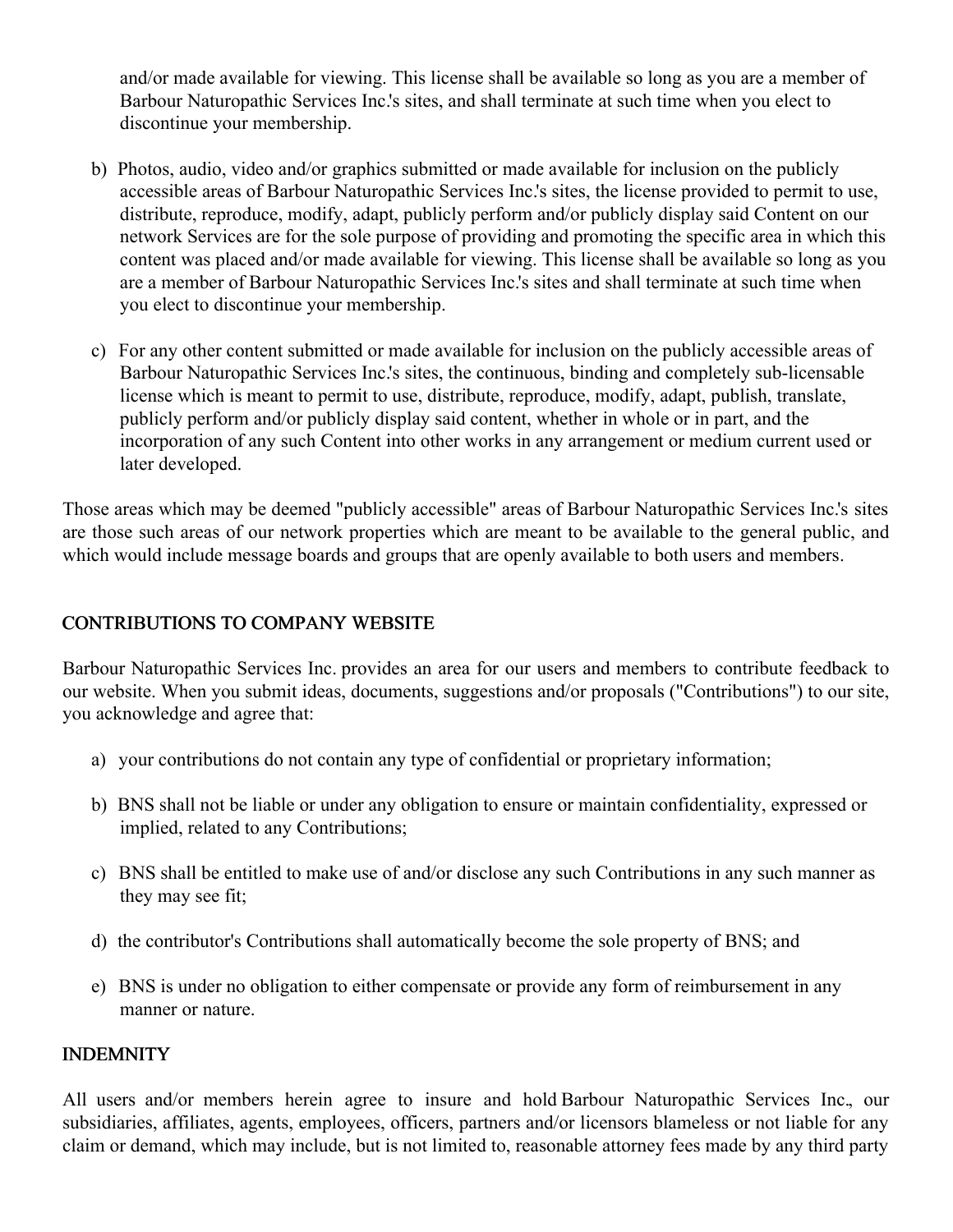which may arise from any content a member or user of our site may submit, post, modify, transmit or otherwise make available through our Services, the use of BNS Services or your connection with these Services, your violations of the Terms of Service and/or your violation of any such rights of another person.

### COMMERCIAL REUSE OF SERVICES

The member or user herein agrees not to replicate, duplicate, copy, trade, sell, resell nor exploit for any commercial reason any part, use of, or access to BNS's sites.

# USE AND STORAGE GENERAL PRACTICES

You herein acknowledge that Barbour Naturopathic Services Inc. may set up any such practices and/or limits regarding the use of our Services, without limitation of the maximum number of days that any email, message posting or any other uploaded content shall be retained by Barbour Naturopathic Services Inc., nor the maximum number of email messages that may be sent and/or received by any member, the maximum volume or size of any email message that may be sent from or may be received by an account on our Service, the maximum disk space allowable that shall be allocated on Barbour Naturopathic Services Inc.'s servers on the member's behalf, and/or the maximum number of times and/or duration that any member may access our Services in a given period of time. In addition, you also agree that Barbour Naturopathic Services Inc. has absolutely no responsibility or liability for the removal or failure to maintain storage of any messages and/or other communications or content maintained or transmitted by our Services. You also herein acknowledge that we reserve the right to delete or remove any account that is no longer active for an extended period of time. Furthermore, Barbour Naturopathic Services Inc. shall reserve the right to modify, alter and/or update these general practices and limits at our discretion.

# MODIFICATIONS

Barbour Naturopathic Services Inc. shall reserve the right at any time it may deem fit, to modify, alter and or discontinue, whether temporarily or permanently, our service, or any part thereof, with or without prior notice. In addition, we shall not be held liable to you or to any third party for any such alteration, modification, suspension and/or discontinuance of our Services, or any part thereof.

### **TERMINATION**

As a member of www.DrRayND.com, you may cancel or terminate your account, associated email address and/or access to our Services by submitting a cancellation or termination request to ray@drraynd.com.

As a member, you agree that Barbour Naturopathic Services Inc. may, without any prior written notice, immediately suspend, terminate, discontinue and/or limit your account, any email associated with your account, and access to any of our Services. The cause for such termination, discontinuance, suspension and/or limitation of access shall include, but is not limited to:

- a) any breach or violation of our TOS or any other incorporated agreement, regulation and/or guideline;
- b) by way of requests from law enforcement or any other governmental agencies;
- c) the discontinuance, alteration and/or material modification to our Services, or any part thereof;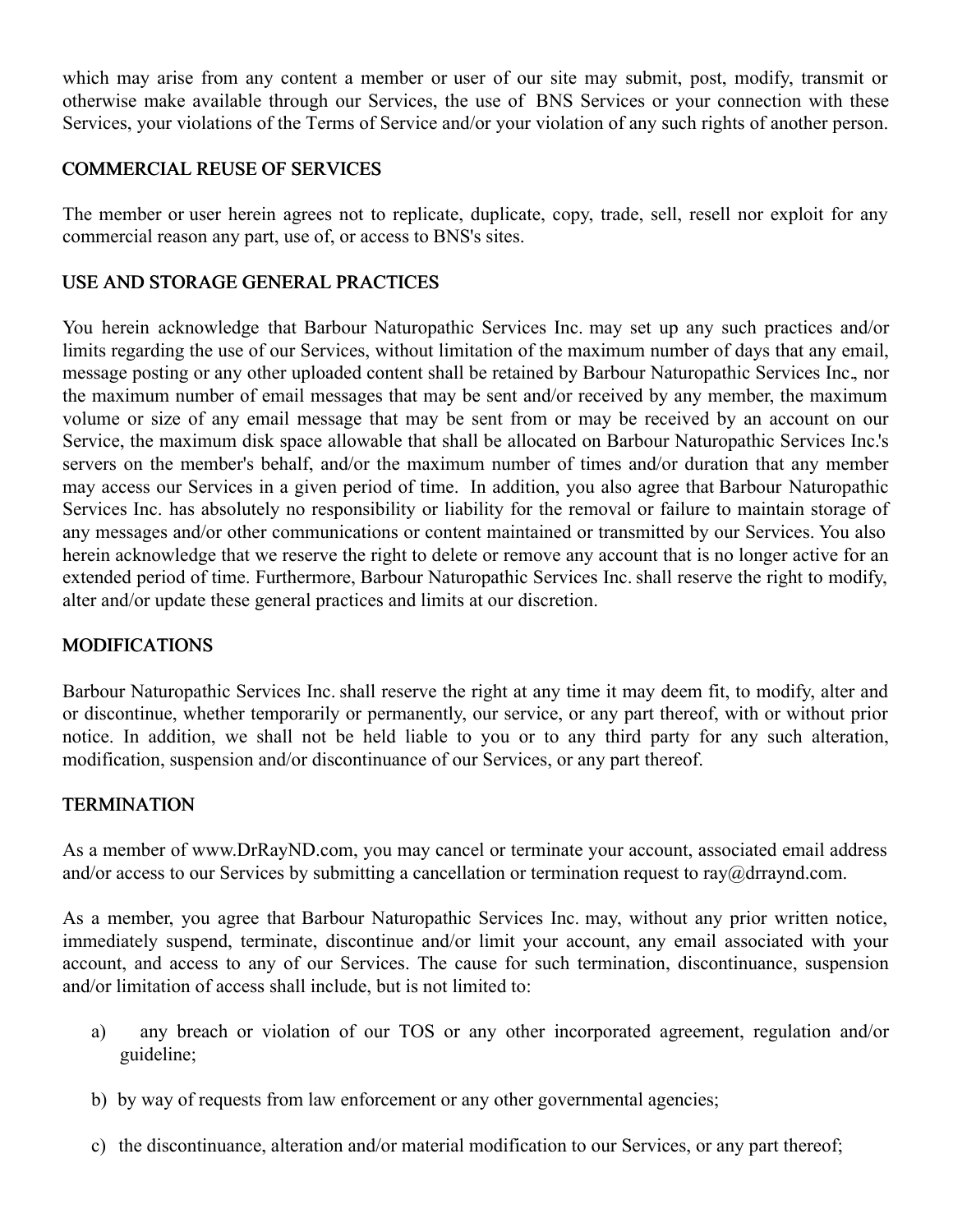- d) unexpected technical or security issues and/or problems;
- e) any extended periods of inactivity;
- f) any engagement by you in any fraudulent or illegal activities; and/or
- g) the nonpayment of any associated fees that may be owed by you in connection with your www.DrRayND.com account Services.

Furthermore, you herein agree that any and all terminations, suspensions, discontinuances, and or limitations of access for cause shall be made at our sole discretion and that we shall not be liable to you or any other third party with regards to the termination of your account, associated email address and/or access to any of our Services.

The termination of your account with www.DrRayND.com shall include any and/or all of the following:

- a) the removal of any access to all or part of the Services offered within www.DrRayND.com;
- b) the deletion of your password and any and all related information, files, and any such content that may be associated with or inside your account, or any part thereof; and
- c) the barring of any further use of all or part of our Services.

### ADVERTISERS

Any correspondence or business dealings with, or the participation in any promotions of, advertisers located on or through our Services, which may include the payment and/or delivery of such related goods and/or Services, and any such other term, condition, warranty and/or representation associated with such dealings, are and shall be solely between you and any such advertiser. Moreover, you herein agree that Barbour Naturopathic Services Inc. shall not be held responsible or liable for any loss or damage of any nature or manner incurred as a direct result of any such dealings or as a result of the presence of such advertisers on our website.

### LINKS

Either Barbour Naturopathic Services Inc. or any third parties may provide links to other websites and/or resources. Thus, you acknowledge and agree that we are not responsible for the availability of any such external sites or resources, and as such, we do not endorse nor are we responsible or liable for any content, products, advertising or any other materials, on or available from such third party sites or resources. Furthermore, you acknowledge and agree that Barbour Naturopathic Services Inc. shall not be responsible or liable, directly or indirectly, for any such damage or loss which may be a result of, caused or allegedly to be caused by or in connection with the use of or the reliance on any such content, goods or Services made available on or through any such site or resource.

### PROPRIETARY RIGHTS

You do hereby acknowledge and agree that Barbour Naturopathic Services Inc.'s Services and any essential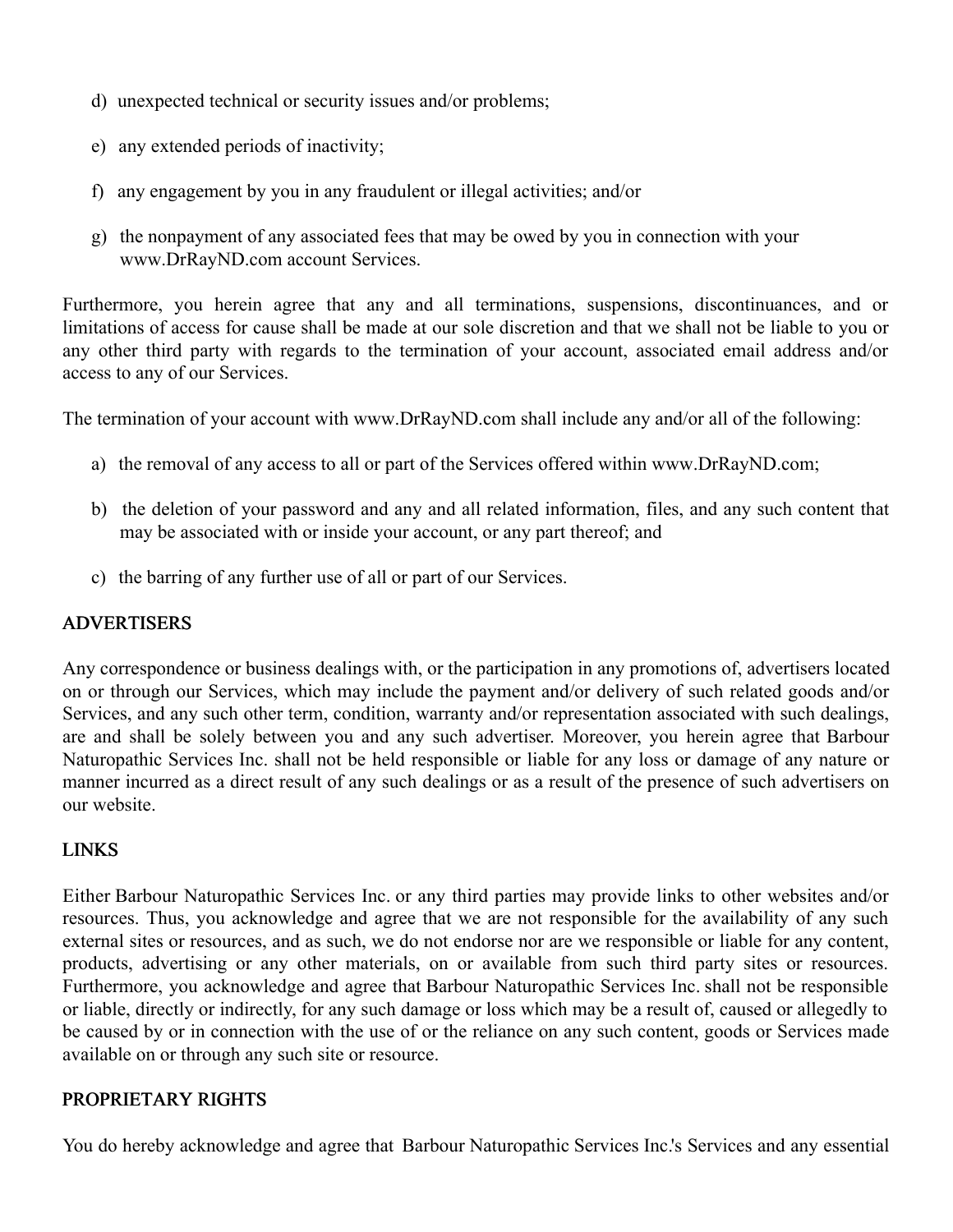software that may be used in connection with our Services ("Software") shall contain proprietary and confidential material that is protected by applicable intellectual property rights and other laws. Furthermore, you herein acknowledge and agree that any Content which may be contained in any advertisements or information presented by and through our Services or by advertisers is protected by copyrights, trademarks, patents or other proprietary rights and laws. Therefore, except for that which is expressly permitted by applicable law or as authorized by Barbour Naturopathic Services Inc. or such applicable licensor, you agree not to alter, modify, lease, rent, loan, sell, distribute, transmit, broadcast, publicly perform and/or created any plagiaristic works which are based on Barbour Naturopathic Services Inc. Services (e.g. Content or Software), in whole or part.

Barbour Naturopathic Services Inc. herein has granted you personal, non-transferable and non-exclusive rights and/or license to make use of the object code or our Software on a single computer, as long as you do not, and shall not, allow any third party to duplicate, alter, modify, create or plagiarize work from, reverse engineer, reverse assemble or otherwise make an attempt to locate or discern any source code, sell, assign, sublicense, grant a security interest in and/or otherwise transfer any such right in the Software. Furthermore, you do herein agree not to alter or change the Software in any manner, nature or form, and as such, not to use any modified versions of the Software, including and without limitation, for the purpose of obtaining unauthorized access to our Services. Lastly, you also agree not to access or attempt to access our Services through any means other than through the interface which is provided by Barbour Naturopathic Services Inc. for use in accessing our Services.

# WARRANTY DISCLAIMERS

YOU HEREIN EXPRESSLY ACKNOWLEDGE AND AGREE THAT:

- a) THE USE OF BARBOUR NATUROPATHIC SERVICES INC. SERVICES AND SOFTWARE ARE AT THE SOLE RISK BY YOU. OUR SERVICES AND SOFTWARE SHALL BE PROVIDED ON AN "AS IS" AND/OR "AS AVAILABLE" BASIS. BARBOUR NATUROPATHIC SERVICES INC. AND OUR SUBSIDIARIES, AFFILIATES, OFFICERS, EMPLOYEES, AGENTS, PARTNERS AND LICENSORS EXPRESSLY DISCLAIM ANY AND ALL WARRANTIES OF ANY KIND WHETHER EXPRESSED OR IMPLIED, INCLUDING, BUT NOT LIMITED TO ANY IMPLIED WARRANTIES OF TITLE, MERCHANTABILITY, FITNESS FOR A PARTICULAR PURPOSE AND NON-INFRINGEMENT.
- b) BARBOUR NATUROPATHIC SERVICES INC. AND OUR SUBSIDIARIES, OFFICERS, EMPLOYEES, AGENTS, PARTNERS AND LICENSORS MAKE NO SUCH WARRANTIES THAT (i) BARBOUR NATUROPATHIC SERVICES INC. SERVICES OR SOFTWARE WILL MEET YOUR REQUIREMENTS; (ii) BARBOUR NATUROPATHIC SERVICES INC. SERVICES OR SOFTWARE SHALL BE UNINTERRUPTED, TIMELY, SECURE OR ERROR-FREE; (iii) THAT SUCH RESULTS WHICH MAY BE OBTAINED FROM THE USE OF THE BARBOUR NATUROPATHIC SERVICES INC. SERVICES OR SOFTWARE WILL BE ACCURATE OR RELIABLE; (iv) QUALITY OF ANY PRODUCTS, SERVICES, ANY INFORMATION OR OTHER MATERIAL WHICH MAY BE PURCHASED OR OBTAINED BY YOU THROUGH OUR SERVICES OR SOFTWARE WILL MEET YOUR EXPECTATIONS; AND (v) THAT ANY SUCH ERRORS CONTAINED IN THE SOFTWARE SHALL BE CORRECTED.
- c) ANY INFORMATION OR MATERIAL DOWNLOADED OR OTHERWISE OBTAINED BY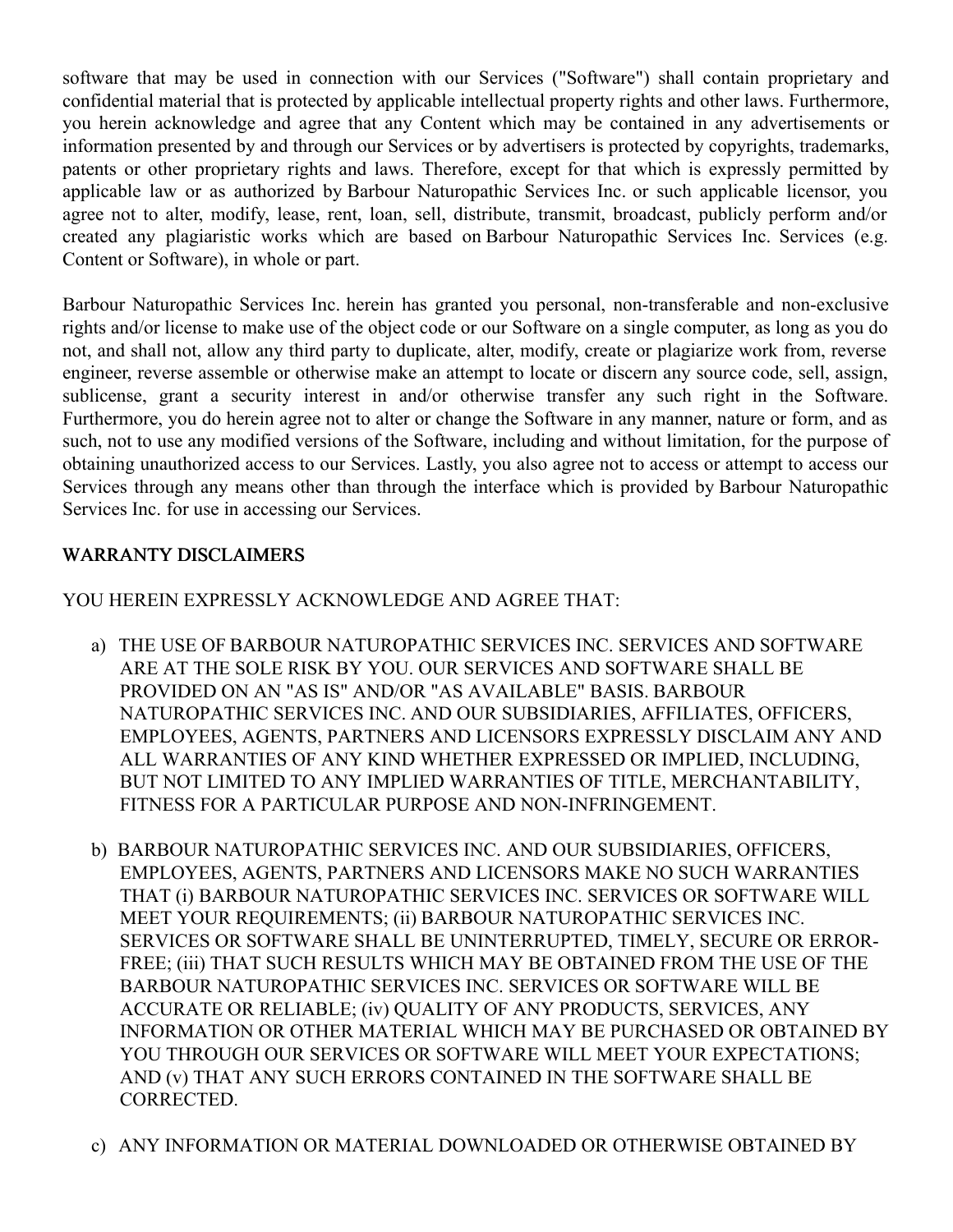WAY OF BARBOUR NATUROPATHIC SERVICES INC. SERVICES OR SOFTWARE SHALL BE ACCESSED BY YOUR SOLE DISCRETION AND SOLE RISK, AND AS SUCH YOU SHALL BE SOLELY RESPONSIBLE FOR AND HEREBY WAIVE ANY AND ALL CLAIMS AND CAUSES OF ACTION WITH RESPECT TO ANY DAMAGE TO YOUR COMPUTER AND/OR INTERNET ACCESS, DOWNLOADING AND/OR DISPLAYING, OR FOR ANY LOSS OF DATA THAT COULD RESULT FROM THE DOWNLOAD OF ANY SUCH INFORMATION OR MATERIAL.

- d) NO ADVICE AND/OR INFORMATION, DESPITE WHETHER WRITTEN OR ORAL, THAT MAY BE OBTAINED BY YOU FROM BARBOUR NATUROPATHIC SERVICES INC. OR BY WAY OF OR FROM OUR SERVICES OR SOFTWARE SHALL CREATE ANY WARRANTY NOT EXPRESSLY STATED IN THE TOS.
- e) A SMALL PERCENTAGE OF SOME USERS MAY EXPERIENCE SOME DEGREE OF EPILEPTIC SEIZURE WHEN EXPOSED TO CERTAIN LIGHT PATTERNS OR BACKGROUNDS THAT MAY BE CONTAINED ON A COMPUTER SCREEN OR WHILE USING OUR SERVICES. CERTAIN CONDITIONS MAY INDUCE A PREVIOUSLY UNKNOWN CONDITION OR UNDETECTED EPILEPTIC SYMPTOM IN USERS WHO HAVE SHOWN NO HISTORY OF ANY PRIOR SEIZURE OR EPILEPSY. SHOULD YOU, ANYONE YOU KNOW OR ANYONE IN YOUR FAMILY HAVE AN EPILEPTIC CONDITION, PLEASE CONSULT A PHYSICIAN IF YOU EXPERIENCE ANY OF THE FOLLOWING SYMPTOMS WHILE USING OUR SERVICES: DIZZINESS, ALTERED VISION, EYE OR MUSCLE TWITCHES, LOSS OF AWARENESS, DISORIENTATION, ANY INVOLUNTARY MOVEMENT, OR CONVULSIONS.

### LIMITATION OF LIABILITY

YOU EXPLICITLY ACKNOWLEDGE, UNDERSTAND AND AGREE THAT BARBOUR NATUROPATHIC SERVICES INC. AND OUR SUBSIDIARIES, AFFILIATES, OFFICERS, EMPLOYEES, AGENTS, PARTNERS AND LICENSORS SHALL NOT BE LIABLE TO YOU FOR ANY PUNITIVE, INDIRECT, INCIDENTAL, SPECIAL, CONSEQUENTIAL OR EXEMPLARY DAMAGES, INCLUDING, BUT NOT LIMITED TO, DAMAGES WHICH MAY BE RELATED TO THE LOSS OF ANY PROFITS, GOODWILL, USE, DATA AND/OR OTHER INTANGIBLE LOSSES, EVEN THOUGH WE MAY HAVE BEEN ADVISED OF SUCH POSSIBILITY THAT SAID DAMAGES MAY OCCUR, AND RESULT FROM:

- a) THE USE OR INABILITY TO USE OUR SERVICE;
- b) THE COST OF PROCURING SUBSTITUTE GOODS AND SERVICES;
- c) UNAUTHORIZED ACCESS TO OR THE ALTERATION OF YOUR TRANSMISSIONS AND/OR DATA;
- d) STATEMENTS OR CONDUCT OF ANY SUCH THIRD PARTY ON OUR SERVICE;
- e) AND ANY OTHER MATTER WHICH MAY BE RELATED TO OUR SERVICE.

RELEASE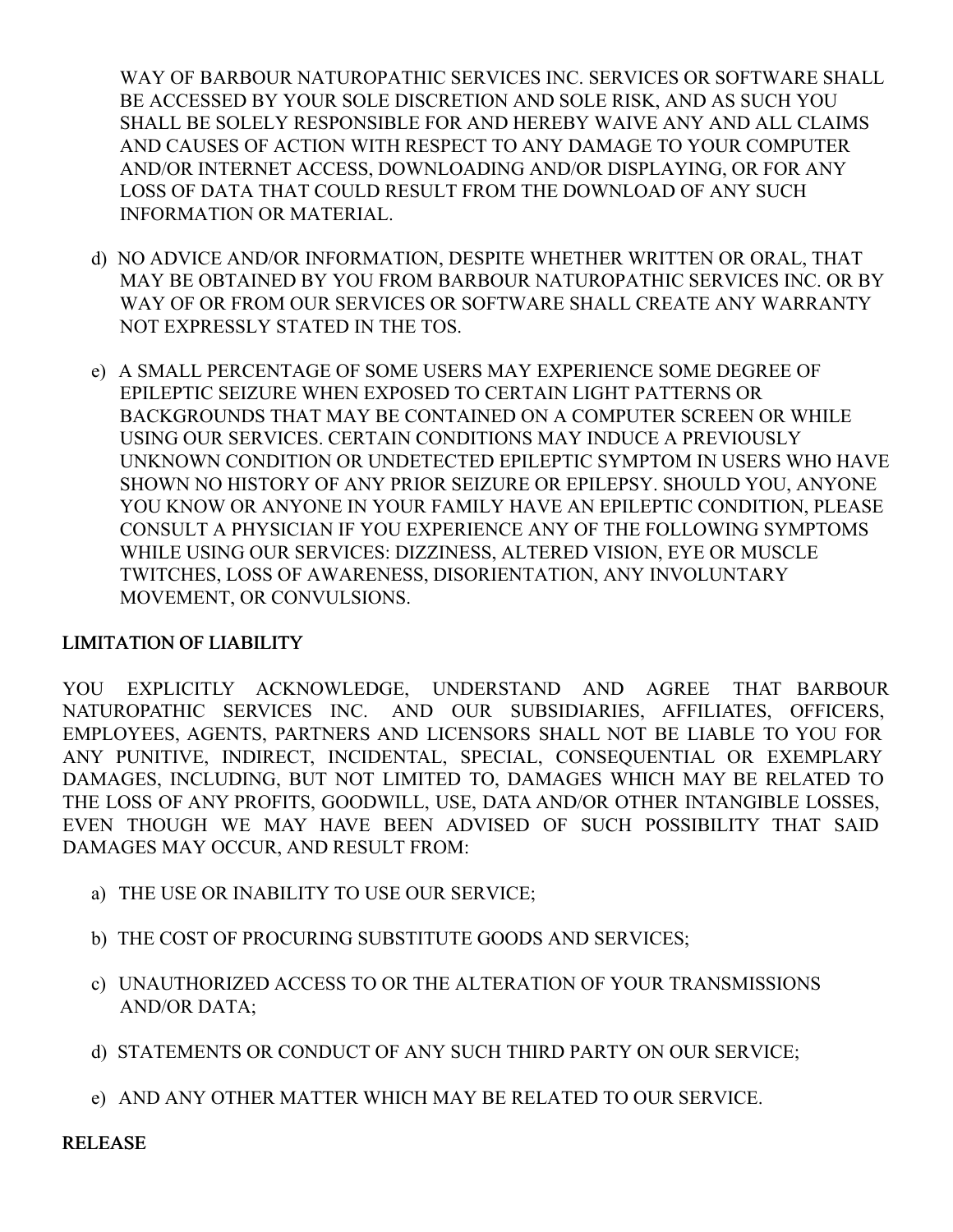In the event you have a dispute, you agree to release Barbour Naturopathic Services Inc. (and its officers, directors, employees, agents, parent subsidiaries, affiliates, co-branders, partners and any other third parties) from claims, demands and damages (actual and consequential) of every kind and nature, known and unknown, suspected or unsuspected, disclosed and undisclosed, arising out of or in any way connected to such dispute.

### SPECIAL ADMONITION RELATED TO FINANCIAL MATTERS

Should you intend to create or to join any service, receive or request any such news, messages, alerts or other information from our Services concerning companies, stock quotes, investments or securities, please review the above Sections Warranty Disclaimers and Limitations of Liability again. In addition, for this particular type of information, the phrase "Let the investor beware" is appropriate. Barbour Naturopathic Services Inc.'s content is provided primarily for informational purposes, and no content that shall be provided or included in our Services is intended for trading or investing purposes. Barbour Naturopathic Services Inc. and our licensors shall not be responsible or liable for the accuracy, usefulness or availability of any information transmitted and/or made available by way of our Services, and shall not be responsible or liable for any trading and/or investment decisions based on any such information.

### EXCLUSION AND LIMITATIONS

THERE ARE SOME JURISDICTIONS WHICH DO NOT ALLOW THE EXCLUSION OF CERTAIN WARRANTIES OR THE LIMITATION OF EXCLUSION OF LIABILITY FOR INCIDENTAL OR CONSEQUENTIAL DAMAGES. THEREFORE, SOME OF THE ABOVE LIMITATIONS OF SECTIONS WARRANTY DISCLAIMERS AND LIMITATION OF LIABILITY MAY NOT APPLY TO YOU.

### THIRD PARTY BENEFICIARIES

You herein acknowledge, understand and agree, unless otherwise expressly provided in this TOS, that there shall be no third-party beneficiaries to this agreement.

# **NOTICE**

Barbour Naturopathic Services Inc. may furnish you with notices, including those with regards to any changes to the TOS, including but not limited to email, regular mail, MMS or SMS, text messaging, postings on our website Services, or other reasonable means currently known or any which may be herein after developed. Any such notices may not be received if you violate any aspects of the TOS by accessing our Services in an unauthorized manner. Your acceptance of this TOS constitutes your agreement that you are deemed to have received any and all notices that would have been delivered had you accessed our Services in an authorized manner.

### TRADEMARK INFORMATION

You herein acknowledge, understand and agree that all of the Barbour Naturopathic Services Inc. trademarks, copyright, trade name, service marks, and other Barbour Naturopathic Services Inc. logos and any brand features, and/or product and service names are trademarks and as such, are and shall remain the property of Barbour Naturopathic Services Inc.. You herein agree not to display and/or use in any manner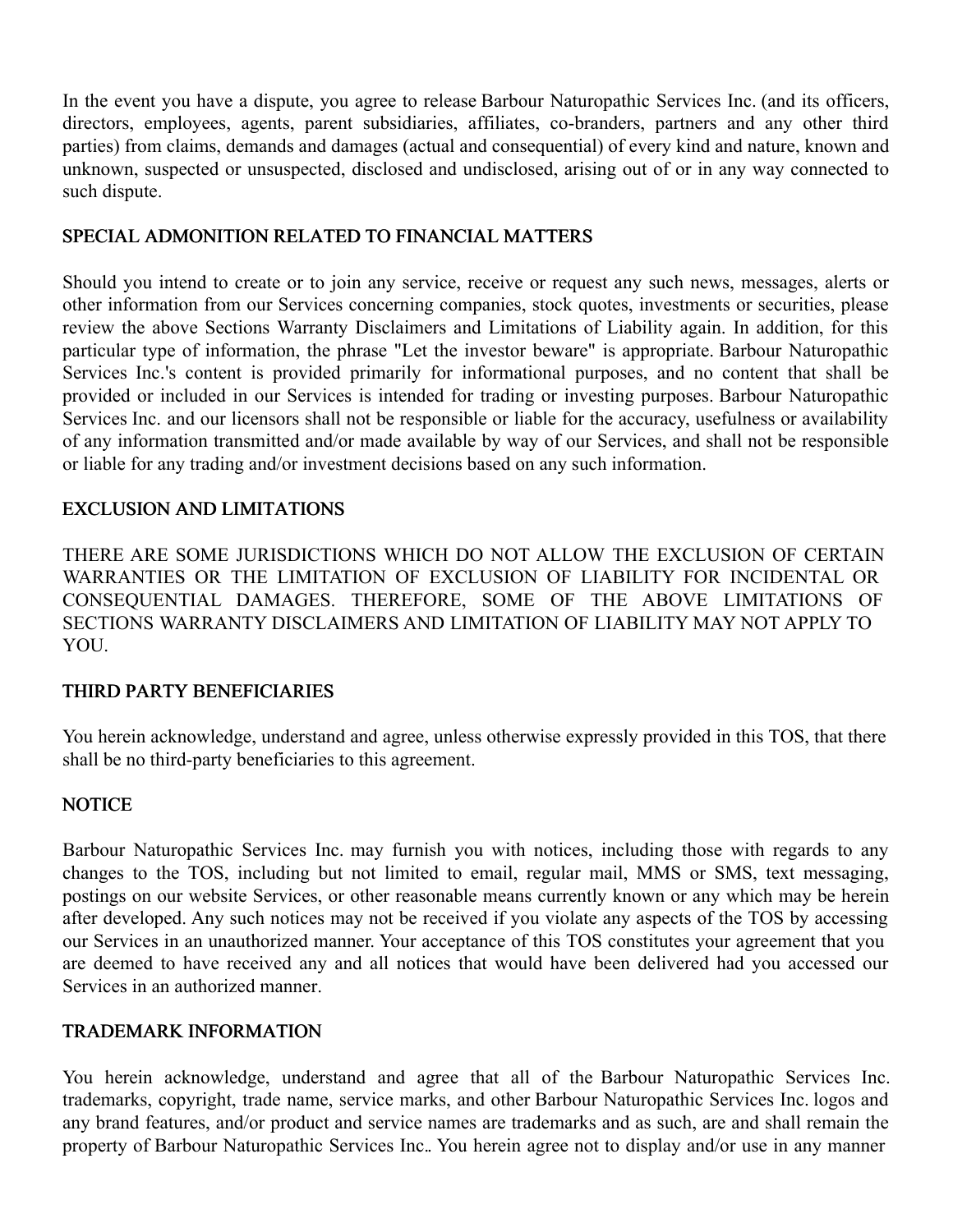the Barbour Naturopathic Services Inc. logo or marks without obtaining Barbour Naturopathic Services Inc.'s prior written consent.

# COPYRIGHT OR INTELLECTUAL PROPERTY INFRINGEMENT CLAIMS NOTICE & PROCEDURES

Barbour Naturopathic Services Inc. will always respect the intellectual property of others, and we ask that all of our users do the same. With regards to appropriate circumstances and at its sole discretion, Barbour Naturopathic Services Inc. may disable and/or terminate the accounts of any user who violates our TOS and/or infringes the rights of others. If you feel that your work has been duplicated in such a way that would constitute copyright infringement, or if you believe your intellectual property rights have been otherwise violated, you should provide to us the following information:

- a) The electronic or the physical signature of the individual that is authorized on behalf of the owner of the copyright or other intellectual property interest;
- b) A description of the copyrighted work or other intellectual property that you believe has been infringed upon;
- c) A description of the location of the site which you allege has been infringing upon your work;
- d) Your physical address, telephone number, and email address;
- e) A statement, in which you state that the alleged and disputed use of your work is not authorized by the copyright owner, its agents or the law;
- f) And finally, a statement, made under penalty of perjury, that the aforementioned information in your notice is truthful and accurate, and that you are the copyright or intellectual property owner, representative or agent authorized to act on the copyright or intellectual property owner's behalf.

The Barbour Naturopathic Services Inc. Agent for notice of claims of copyright or other intellectual property infringement can be contacted as follows:

Mailing Address: Barbour Naturopathic Services Inc. Attn: Copyright Agent 1215 K St Fl 17 Sacramento, California 95814

Telephone: 916-503-3189 Fax: 916-415-1979 Email: ray@drraynd.com

# CLOSED CAPTIONING

BE IT KNOWN, that Barbour Naturopathic Services Inc. complies with all applicable Federal Communications Commission rules and regulations regarding the closed captioning of video content. For more information, please visit our website at www.DrRayND.com.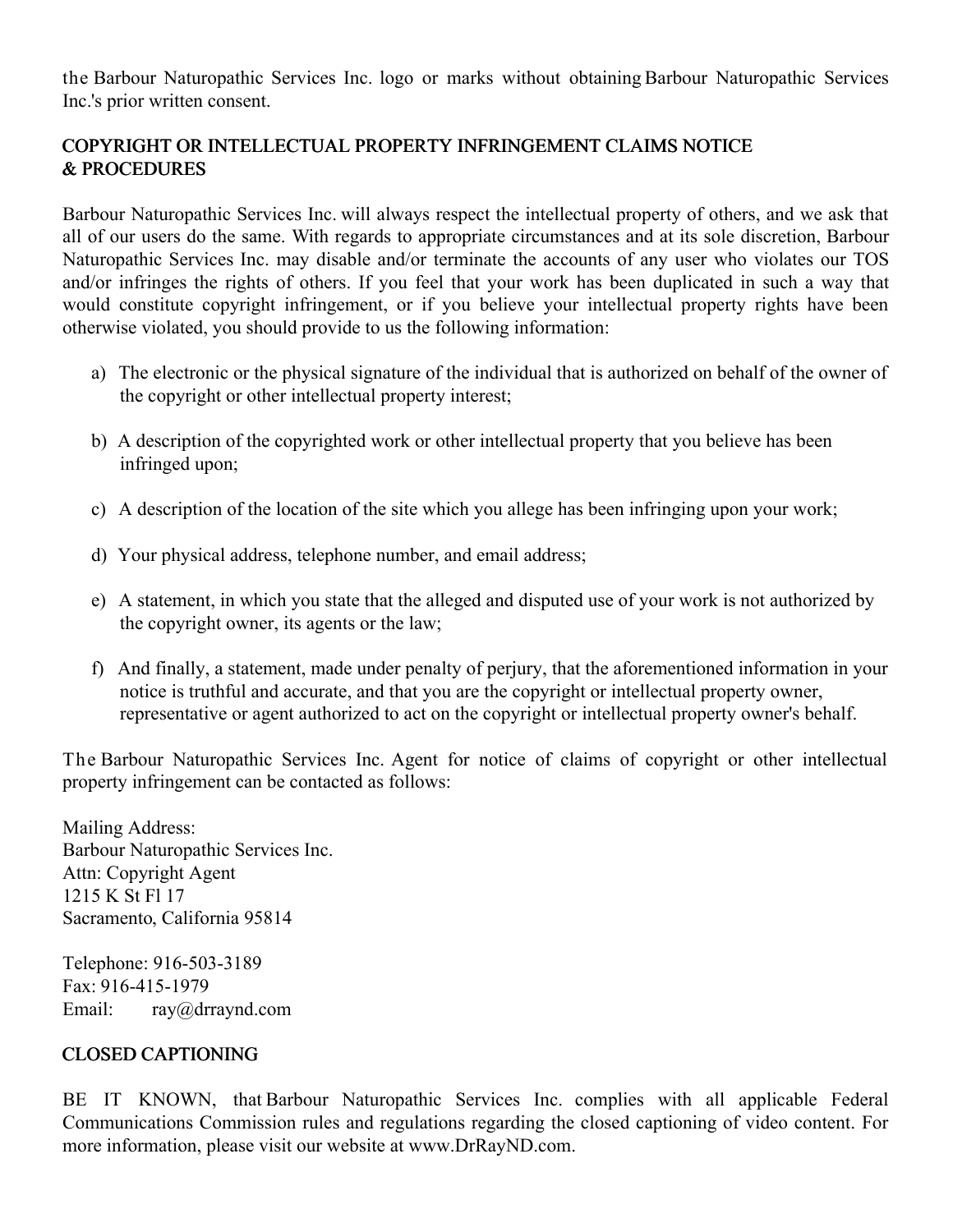#### GENERAL INFORMATION

#### ENTIRE AGREEMENT

This TOS constitutes the entire agreement between you and Barbour Naturopathic Services Inc. and shall govern the use of our Services, superseding any prior version of this TOS between you and us with respect to Barbour Naturopathic Services Inc. Services. You may also be subject to additional terms and conditions that may apply when you use or purchase certain other Barbour Naturopathic Services Inc. Services, affiliate Services, third-party content or third-party software.

#### CHOICE OF LAW AND FORUM

It is at the mutual agreement of both you and Barbour Naturopathic Services Inc. with regard to the TOS that the relationship between the parties shall be governed by the laws of the state of California without regard to its conflict of law provisions and that any and all claims, causes of action and/or disputes, arising out of or relating to the TOS, or the relationship between you and Barbour Naturopathic Services Inc., shall be filed within the courts having jurisdiction within the County of Sacramento, California or the U.S. District Court located in said state. You and Barbour Naturopathic Services Inc. agree to submit to the jurisdiction of the courts as previously mentioned, and agree to waive any and all objections to the exercise of jurisdiction over the parties by such courts and to venue in such courts.

### WAIVER AND SEVERABILITY OF TERMS

At any time, should Barbour Naturopathic Services Inc. fail to exercise or enforce any right or provision of the TOS, such failure shall not constitute a waiver of such right or provision. If any provision of this TOS is found by a court of competent jurisdiction to be invalid, the parties nevertheless agree that the court should endeavor to give effect to the parties' intentions as reflected in the provision, and the other provisions of the TOS remain in full force and effect.

### NO RIGHT OF SURVIVORSHIP NON-TRANSFERABILITY

You acknowledge, understand and agree that your account is non-transferable and any rights to your ID and/or contents within your account shall terminate upon your death. Upon receipt of a copy of a death certificate, your account may be terminated and all contents therein permanently deleted.

### STATUTE OF LIMITATIONS

You acknowledge, understand and agree that regardless of any statute or law to the contrary, any claim or action arising out of or related to the use of our Services or the TOS must be filed within 1 year(s) after said claim or cause of action arose or shall be forever barred.

#### VIOLATIONS

Please report any and all violations of this TOS to Barbour Naturopathic Services Inc. as follows:

Mailing Address: Barbour Naturopathic Services Inc. 1215 K St Fl 17 Sacramento, California 95814

Telephone: 916-503-3189 Fax: 916-415-1979